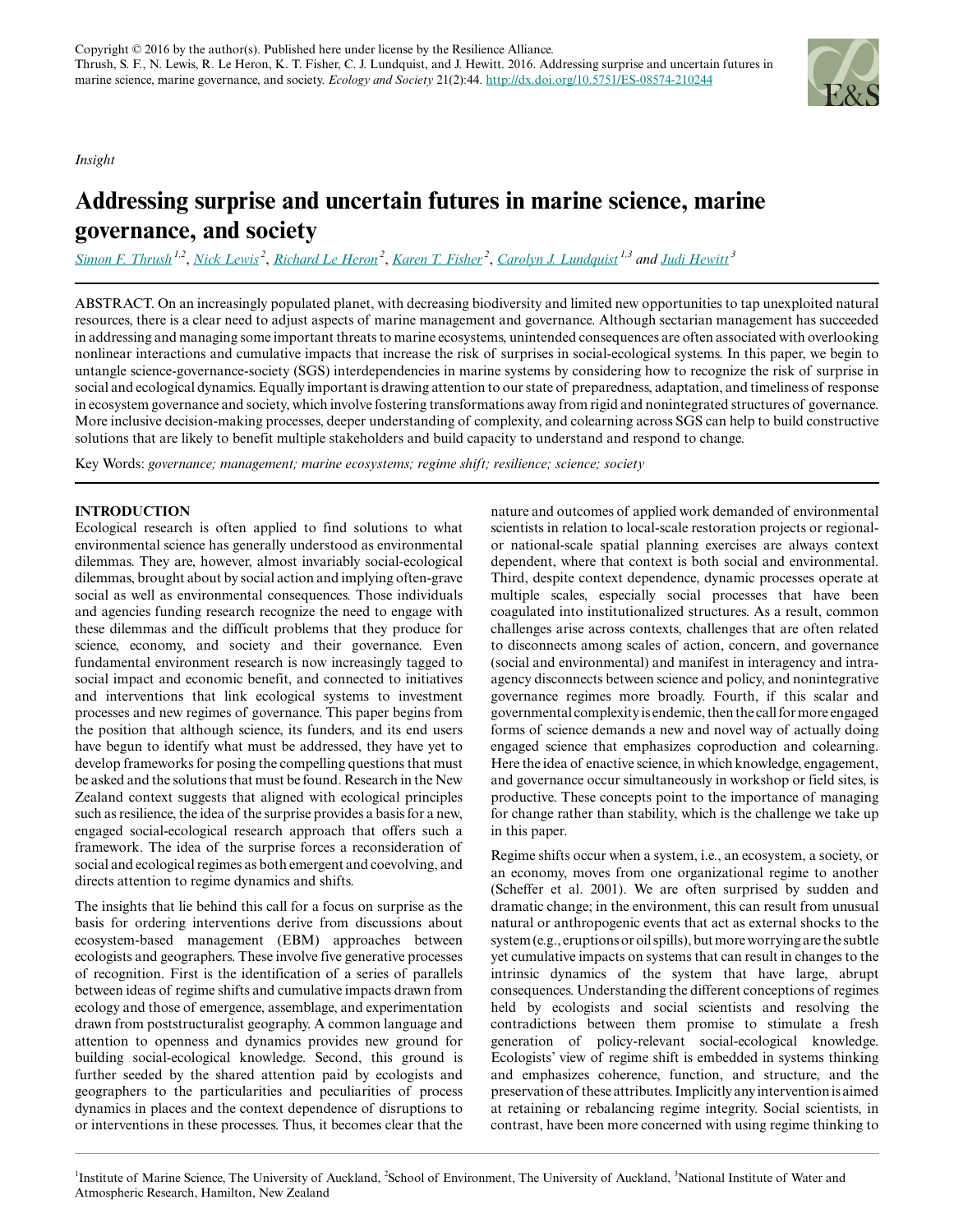represent the changing world and social relations, and to theorize about the implications of change. For the most part, however, social scientists fell short of confronting the governance and management questions their critiques exposed. On the other hand, ecologists have constantly attempted to secure productive boundary relations between regime science and policy domains, including governance and management. Social science is now grappling with ideas that represent open networks, contingency, experimentation, and unintended consequence as normal. A focus on surprise as the norm challenges governance in the wider political economy at different scales of analysis and intervention.

Recent regime shift research (Table 1) shows an extremely encouraging degree of commonality in recommendations, despite different perspectives. Although strong on practical suggestions about how to prepare for surprises, often undeclared are shortcomings, limits, and undeclared assumptions about how regime shifts emerge. Discussions of regime shifts as unpredicted rapid change and the difficulty of recovery to desired states often lead to despair and disillusionment in managers and concerned society. The science of regime shifts is based on abstract theory or hindsight of documented change. Nevertheless, the complex systems science that anchors our concepts of regime shifts and resilience highlights the importance of the interconnectedness of systems. Table 1 suggests productive knowledge possibilities from bringing the social science critique of regimes to the ecologist's desire to understand processes of social-ecological assemblages. At the core of the shared insights in Table 1 lie the uncertainties related to regime shifts, about which "something" has to be done. This issues new challenges to the management and governance of science systems, primarily how to govern for the inevitability of surprise. Recognizing that social-ecological dynamics tend to be contradictory and only ever partially understood, and that stabilizing them requires compromises in action, implies a need to develop new ways of thinking that accommodate the openended imperatives and dynamics of investment at the same time as studying the resilience of ecosystems. Here we suggest that management of regime shifts needs a science-governance-society (SGS) system framework in which knowledge is generated, advice is offered, actions are taken, investments are made, and values are realized. We begin to untangle science, governance, and society interdependencies in marine systems by considering how to prepare for change and how open our SGSs are to surprises from social and ecological dynamics.

# **Challenges**

The language of resilience, regimes shifts, tipping points, thresholds and alternate states is confusing (Thrush et al. 2009), but from a SGS perspective the consequence is surprise. Surprise can occur for many reasons e.g., unknown relationships and connections, lack of information on the pace of change, an over reliance on techno-fixes rather than reducing drivers of change, or restricting the number of strategies that may contribute to solutions (Toth 2008). Management actions can also contribute to surprises by requiring specific assumptions that may ignore interactions between key drivers and responses. For example, fisheries management in New Zealand is focused on fish stocks and quota setting; the impacts of other stressors or habitat loss on exploited species and the role of exploited species in ecosystem dynamics have little importance in decision making. The implicit management assumptions in this and other areas of marine management often lead to an over-reliance on specific

management tools that focus on simple stress or extractionresponse relationships as the solution to what in reality are complex SGS problems. We argue that sectoral business-as-usual approaches to environmental management constrains how data is interpreted and tends to limit our perspective of far-reaching interdependencies and consequences (Figure 1). Too much focus on efficiency and narrowly optimised governance limits the ability to explore alternatives and options. Under these circumstances the worst situation may not occur, but the opportunity to be in the best situation may be missed. Learning how to recognise a bad compromise will be increasingly important in enabling a more diverse range of stakeholders, with very different values, to legitimately participate in decision-making. Broadening the perspective of regime shifts to SGS opens up prospects to improve our ability to forewarn of threshold changes to both manage to limit the impact of surprise, and be responsive to new opportunity. Below we discuss the challenges we see facing the disciplines striving to deal with regime shifts and surprises and the potential steps to solutions offered by a SGS system framework.

**Fig. 1**. The dynamics of surprise for science, governance, and society. Two scenarios are illustrated. Scenario A: (i) Ecosystem appears resilient to stress and the decision is made to push it harder; (ii) increasing variability draws attention to ecosystem change but a wait-and-see approach is taken; (iii) surprise happens and regime shift is detected with hindsight; (iv) a new state is established, recovery is difficult, and ecosystem services change and socioeconomic values and perceived benefits must adapt. Scenario B: (i) Science-governance-society system works to maintain ecosystem resilience; (ii) early warning signs of a possible regime shift are detected from monitoring data; (iii) prompt and effective actions prevent regime shift; (iv) ecosystem services and intrinsic values are retained and socioeconomic values are maintained.

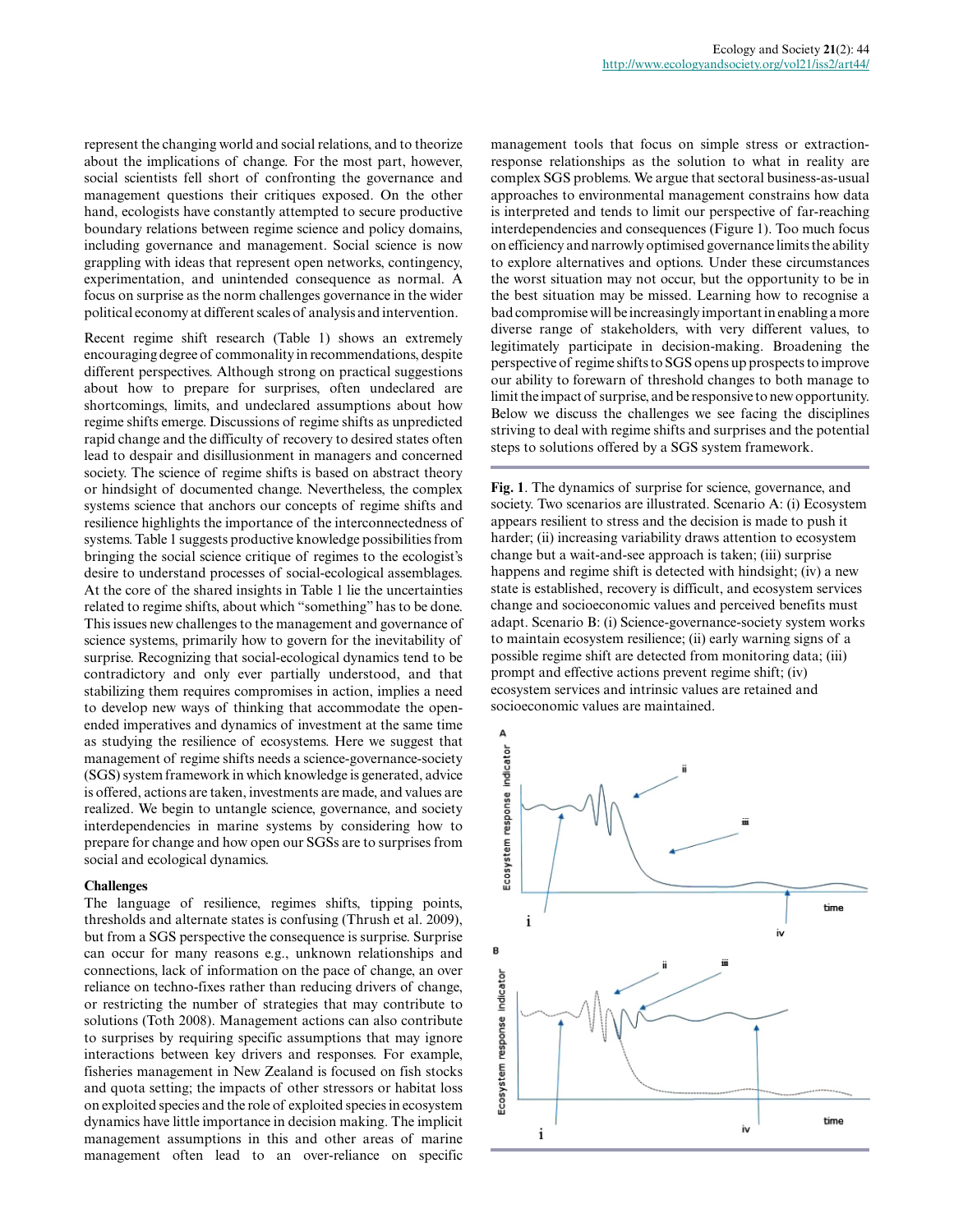| Perspective                               | Recommendations                                                                                                                                                   |
|-------------------------------------------|-------------------------------------------------------------------------------------------------------------------------------------------------------------------|
| Environmental law (Craig 2010)            | Monitor of multiple factors to inform decisions                                                                                                                   |
|                                           | Reduce multiple stressors and cumulative impacts                                                                                                                  |
|                                           | Provide incentives for adaptive behaviors                                                                                                                         |
|                                           | Plan for the long term                                                                                                                                            |
|                                           | Coordinate across sectors                                                                                                                                         |
|                                           | Accept that adaptation to change might be painful                                                                                                                 |
| Social-ecological systems and             | Maintain diversity and redundancy                                                                                                                                 |
| ecosystem services (Biggs et al.<br>2012) | Manage connectivity                                                                                                                                               |
|                                           | Manage slow variables and feedbacks                                                                                                                               |
|                                           | View social-ecological systems as complex adaptive systems                                                                                                        |
|                                           | Encourage learning and experimentation                                                                                                                            |
|                                           | Broaden participation in decision making                                                                                                                          |
|                                           | Encouraging polycentric governance (i.e., multiple scale, nested governing authorities)                                                                           |
| Social-ecological systems and             | Manage to avoid regime shifts likely to have negative impacts on society<br>Increase the distance between system state and a threshold of the state of the system |
| economics (Crépin et al. 2012)            | Restrict shocks (stress and disturbance)                                                                                                                          |
|                                           |                                                                                                                                                                   |
|                                           | Monitor both system state and shocks                                                                                                                              |
|                                           | Address time lags between regime shift and management response<br>Address market and nonmarket values as the socio-ecosystem changes                              |
| Marine ecology and resilience             | Recognize that regime shifts can occur anywhere                                                                                                                   |
| (Selkoe et al. 2015)                      | Acknowledge both intense and multiple uses                                                                                                                        |
|                                           | Search for early warning indicators                                                                                                                               |
|                                           | Identify change in ecosystem benefits to different users                                                                                                          |
|                                           | Weigh up the cost of management action or inaction                                                                                                                |
|                                           | Develop biologically informed management targets                                                                                                                  |
|                                           | Adaptively monitoring of ecosystem state                                                                                                                          |
| Social vulnerability (Bennett et al.      | Identify important social and ecological system components and develop criteria to evaluate                                                                       |
| 2015)                                     | Characterize the importance of socioeconomic and biophysical drivers                                                                                              |
|                                           | Define exposure risk and potential impacts                                                                                                                        |
|                                           | Describe interactions and feedbacks within and between social and ecological systems                                                                              |
|                                           | Define elements of latent adaptive capacity                                                                                                                       |
|                                           | Identify potential barriers to adaptation                                                                                                                         |
|                                           | Identify adaptations that enhance social-ecological outcomes                                                                                                      |
|                                           | Analyse trade-offs among social and ecological outcomes                                                                                                           |
|                                           | Identify win-win and most beneficial adaptations                                                                                                                  |
|                                           | Prioritize actions based on feasibility (adaptive capacity) and desirability (values) of outcomes                                                                 |
|                                           | Define responsibility for implementation                                                                                                                          |
|                                           | Monitor and adapt                                                                                                                                                 |
| Marine governance (Serrao-                | Set appropriate quotas and rules                                                                                                                                  |
| Neumann et al. 2016)                      | Developing institutions to address intergenerational equity                                                                                                       |
|                                           | Concentrate on responsibilities instead of rights                                                                                                                 |
|                                           | Avoid overemphasizing short-term economic gain over scientific advice                                                                                             |
|                                           | Develop flexibility to make context-specific rules                                                                                                                |
|                                           | Use collaborative decision making and involve local communities                                                                                                   |
|                                           | Move toward adaptive governance involving a shift from open access to marine spatial planning                                                                     |
|                                           |                                                                                                                                                                   |

**Table 1**. Recommended actions to address regimes shifts derived from different perspectives of science, governance, and society.

# **The ecosystem science challenge**

More and more marine ecosystems provide examples of sudden and dramatic changes or regime shifts (Andersen et al. 2008, de Young et al. 2008, Conversi et al. 2015). Often, regime shifts can be traced back to the interaction of environmental drivers with ecological processes (Scheffer et al. 2012, Thrush et al. 2014). The importance of these interactions in driving change implies that management actions that only focus on limiting levels of stress, disturbance, or the removal of organisms without also paying attention to ecosystem responses are likely to generate surprise. Although not all regime shifts are bad, changes in critical interactions can generate resistance to recovery (i.e., hysteresis, Scheffer et al. 2001), slowing recovery to a previously valued ecosystem state (Conely et al. 2007, van Der Heide et al. 2011). At the same time that they recognize the uncertainties inherent in the science of predicting dramatic change, many ecologists have

moved away from thinking about stable ecological baselines. Instead, they inhabit a world of sliding baselines, continuous change, and temporal variability on multiple scales (Duarte et al. 2009).

Likelihood of surprise is increased by ignoring known relationships to simplify models, or basing predictions on averages, which can smooth ecologically important heterogeneity or ignore the consequences of extreme events. For example, in New Zealand the runoff of terrestrial sediment is now recognized as a major threat to coasts and estuaries; and the ecological effects associated with elevated turbidity, changes in habitats, and smothering of benthic communities are manifold (Thrush et al. 2004). Many of these impacts are associated with extreme events (e.g., landslide or stream back collapse) that over short periods can contribute many years' worth of annual average sediment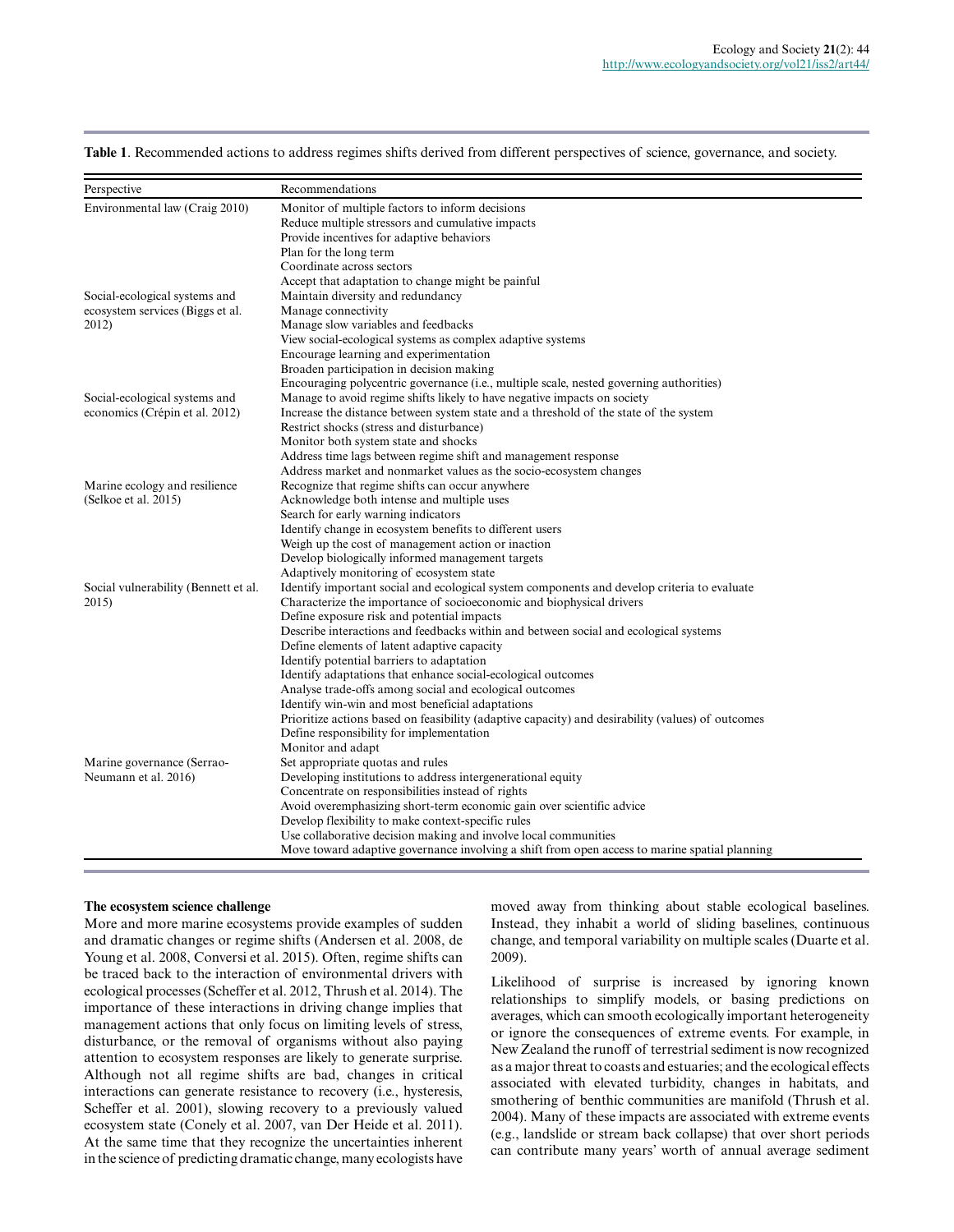load. A single sediment deposition event may only impact a small proportion of the seafloor, but cumulative impacts are commonplace.

# **The economic challenge**

Models of economic behavior, incentives, and objectives provide insight into how different management actions in isolation or combination may affect economically driven responses. These models are frequently important in marine ecosystems because they are often open access systems. Surprise has been incorporated into some economic analysis; for example, early models of the cost of controlling pollution have indicated that the threat of a catastrophe should lead to increased emissions (Clarke and Reed 1994). Essentially, this economic analysis suggests that increasing the risk of regime shift makes the future uncertain, and consequently it makes economic sense to get the value out of the resource now and discount future benefits heavily. The threat of loss of ecosystem benefits may exacerbate the tragedy of the commons when the impacts of resource use are tightly coupled to the future stock of the resource (Nkuiya 2015).

Risk taking is an important part of investment activity, and theory has suggested that an increase of uncertainty can enhance economic returns (e.g., Costello and Polasky 2008). As such, investors may be economically better off under conditions of uncertainty. Resolving how the costs and benefits of different options will fall differentially on different groups within society who have different values and resource use expectations is a major challenge. Economic models usually treat these SGS challenges as low dimensional problems and seek to optimize solutions for certain groups within society. However, participation in decision making about limiting the sources of environmental problems should theoretically be increased with uncertainty (Nkuiya et al. 2015).

In the context of managing to avoid surprise, how benefits accrue will depend on the current condition of the ecosystem, the environmental drivers involved, the shape of the ecosystem's response curve to those drivers (i.e., whether a tipping point occurs), how nature is valued, and the social cost of avoiding or recovering from degraded state. Identifying which factors managers can and should try to control to reduce the chance of a regime shift will be influenced by both cost and the probability of success (Crépin et al. 2012). However, in all this analysis there is, of necessity, an assumption that the shape and consequences of the resource collapse curve associated with the regime shift are understood. Where costs are high or chances of success low, then it may be economically better to invest in adaptation, but these decisions are both political and multidimensional.

#### **The management challenge**

The lack of attention to how marine ecosystems may undergo sudden change threatens sustainable use and the integrity of the ecosystems. Marine resource management in developed countries has traditionally tended to develop specialized management cultures that are highly focused on specific aspects of the marine system, e.g., fisheries, pollution, transportation, or conservation or human health. Frequently such sectors also focus on a single stressor associated with an activity. For example, fisheries management tends to focus on the impact of fish extraction on species-specific population dynamics, which is clearly important to the fishers exploiting the stock, whereas the ecosystem effects of extraction, which might include habitat change, loss of

biodiversity, and regulating ecosystem services, may be of more importance to other marine resource users.

Marine management often involves setting limits, e.g., variations around maximum sustainable yield in fisheries management or contaminant guidelines in pollution management. If adequate monitoring of ecosystem response indicators is available, the data can be integrated with information on the magnitude of stress. If a decline in ecosystem health is identified and remedial actions are taken, recovery will be rapid if the resilience of the system is sustained (Fig. 1). However, where the ecosystem indicates resilience by showing little response to specific stressors, then it is likely that resource users will argue the assimilative capacity of the system indicates the ecosystem can withstand even greater exploitation. The problem is that it is very hard to know how close to the edge a system is at a particular point in time. Even with good environmental data and appropriate management limits, decisions will still be taken actions implemented in a timely fashion (Fig. 2A). These decisions are usually made assuming that the limit-setting process is rigorous and appropriate, and that positive signs in the monitoring data reflect recovery. The foundational assumption is that there is understanding of how the system will respond to change and there is little chance of surprise. In this instance, the management and science challenges are interdependent.

**Fig. 2**. Implications for science-governance-society of data quality and fitness for purpose of monitoring when considering threshold risk and recovery. A. Monitoring data are capable of capturing temporal patterns and detecting trends relative to management limits. This allows for adaptation in response to knowledge of ecosystem state, but knowledge of ecosystem dynamics is needed to interpret trends and the timing of interventions. (i) Nimble actions increase the chance of recovery, (ii) delayed actions create longer recovery times, or (iii) there is a possibility of regime shift. B. Poor knowledge of ecosystem condition relative to management limits indicated by infrequent data gathering (!). Increased uncertainty in ecosystem response (i), delays in action (ii), limiting the chance of recovery (iii), and increasing likelihood of regime shift (iv).

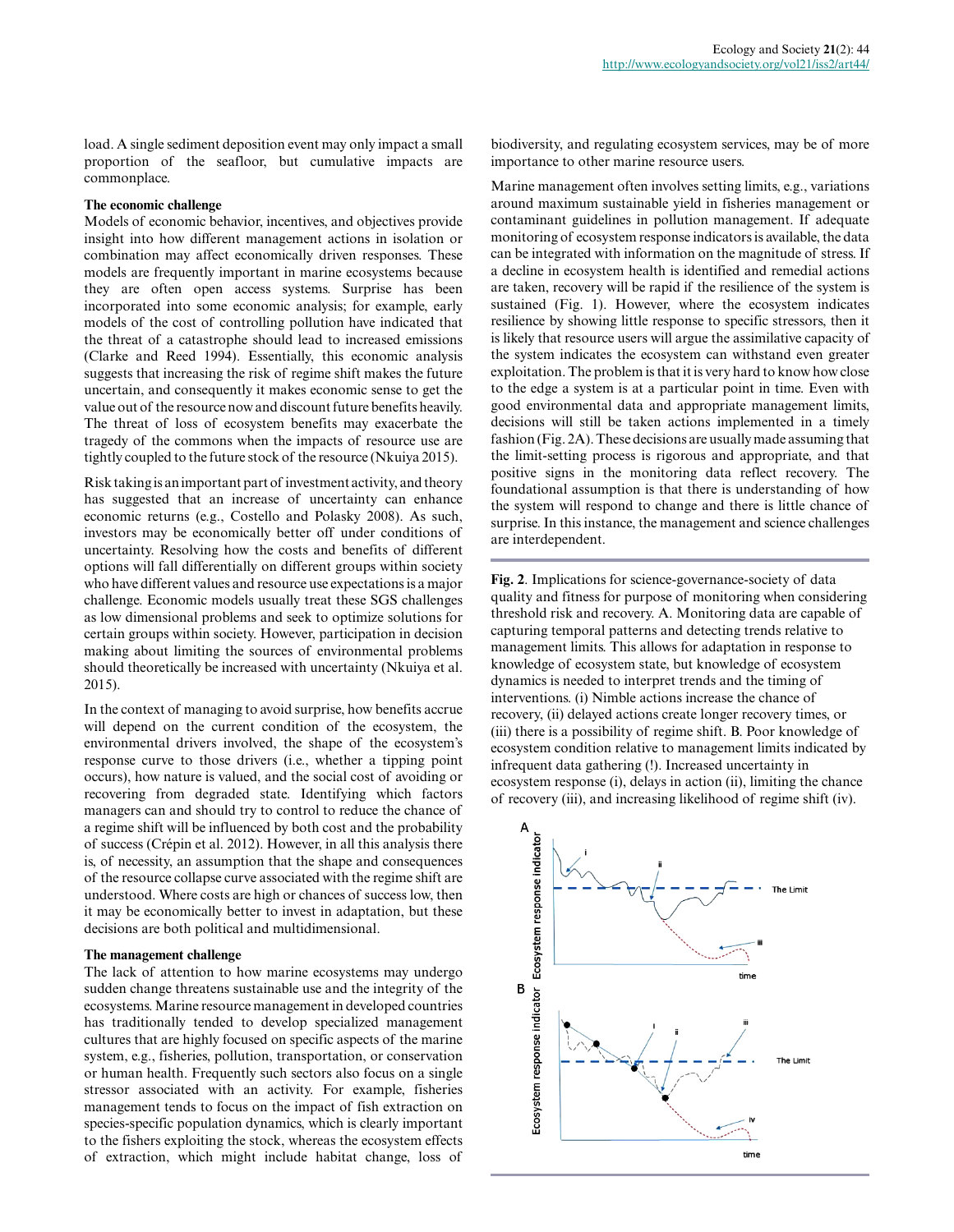Space is important in marine management, even though regime shifts are usually thought of as changes in time (e.g., Figs. 1 and 2A). Although some spatial indicators of impending regime shifts have been proposed (Rietkerk and van de Koppel 2008), heterogeneity in ecosystems and the connectivity within and between habitat patches can often affect ecosystem dynamics (Fahrig 2003, Thrush et al. 2008). Marine spatial planning has been advanced as a management tool for multiuse coastal ecosystems, but often the available data for mapping seafloor ecological habitats (not just sand, rock, or mud) are lacking. This, for example, limits our ability to make decisions about seafloor disturbance regimes and the potential for localized but cumulative impacts to lead to a regime shift (Thrush et al. 2008, 2013). These connections between data quality and quantity and the inferences drawn to support management (in)action are powerful evidence for the policy relevance of ecological thresholds across a wide range of ecosystems (Kelly et al. 2015). In uncertain circumstances, concepts of insurance, buffers to change, redundancy in system functions, adaptive capacity, and opportunity for innovation need to be developed. This requires a broadening of perspective to consider how activities that support ecosystem resilience and resourcefulness in social-economic systems can be implemented, rather than a focus on defining limits down to which ecosystems can be exploited.

# **The governance challenge**

Ideally governance and decision-making strategies should be able to buffer unexpected shocks to the social-ecological systems while allowing for resource use. However, social-ecological systems are open and connected, knowledge is imperfect, and problems are multidimensional (Bennett et al. 2015). Governance processes and institutions face a challenge in acknowledging and adapting to a less predictable future. By focusing on more uncertain futures, decision making is likely to shift to more participatory processes requiring issues of power and inclusivity to be addressed. Cognizant of plausible regime shifts and the consequent loss of values for diverse sectors of society and the economy, these decision-making processes occur within the context of a cultural system with specific capacity, commitment, financial investment, and political mandate.

Extensive literature on the pathology of resource management emphasizes that narrowly focused optimization of resource use and reductionist models often lead to unintended consequences, including regime shifts to less favored ecosystem states (Holling and Meffe 1996). A recently proposed stupidity-based theory of organizations highlights how persuasion and manipulation among people can work effectively to hide uncertainty and block effective communications (Alvesson and Spicer 2012). These internal organizational dynamics can lead to ignoring real risks and opportunities, limiting our ability to cope with and respond to surprise. These characteristics imply that stupidity-based organizations are unlikely to be able to respond to profound and rapid ecosystem change, even if they are responding reactively to observed environmental change.

Organizations responsible for making environmental management decisions and monitoring ecosystem response to change tend to be large and often contain groups involved in different aspects of data gathering, analysis, policy implications, and decisions. In many cases, multiple agencies may be involved in decision making,

and each may employ their own suite of experts; often, these institutions are poorly integrated in terms of decision making. Moreover, integrated approaches to management that offer responses to regime shifts can be difficult to address across management or governance units (Pahl-Wostl 2007, 2009). Justifiably, resource users and other stakeholders should be engaged in the decision-making process. Although scientific data on how ecosystems respond to change are increasingly used as evidence of the need to change practice, there are many situations in which entrenched relationships lead to inappropriate data being used in decision making (Bonneuil and Levidow 2012). Similarly, science can simply go unheeded because it represents an inconvenient truth (Oreskes and Conway 2010). Science can also be used to generate inaction by the requirement for more data that effectively transfers and defers decision-making responsibility. Having the ability to make wise decisions with limited information is more likely to lead social-ecological systems down sustainable pathways and away from destructive outcomes (Polasky et al. 2011).

# **Challenges for all**

Whether for business, recreation, education, or culture, many people have a stake in the health of our coasts and oceans. Often, such groups are referred to as stakeholders, but this term alienates some and implies a sense of exclusivity. There are many stakeholders e.g., science user groups, policy user groups, management user groups, investor user groups, culture user groups. Whether values are supported by personal interaction with the marine environment, investment, an appreciation of the wonder and beauty of remote places, or knowledge of the ecosystem service benefits, all those who consider themselves involved with the ocean should be able to make valued contributions to decisions and choices. The different user groups that promote these values are often the collective in the background. This opens up new opportunities for discussion and knowledge generation that could reveal possible surprises and offer different consideration of the consequences of nonlinear change. To maximize the potential for innovative solutions from diverse user groups, it is important to find common ground in their ability to view social-ecological and socioeconomic aspects, and in translating risk and opportunity in the context of ecosystem response to cumulative stress and disturbance (Davies et al. 2015). Diverse user groups represent a complex mix of values. New processes need to be developed to build the capability and capacity of this collective to be informed and make decisions responsive to the possibility of nonlinear change. Science, governance, and society create a landscape for social dynamics within which understanding how different users have the potential to change or reorganize their activities in response to surprise and how this in turn will feed back on science, policy, and economy (Bennett et al. 2015) can be developed.

# **KEY ELEMENTS TO ENHANCE SGS LINKAGES IN RESPONSE TO SURPRISES**

The multiple papers that offer different perspectives of managing systems that can undergo regime shifts do show a degree of commonality in their recommendations (Table 1). However, recommendations may fall on deaf ears because they rely on theory or simplification of inherently complex problems. Here we focus on first steps to enhance SGS linkages and allow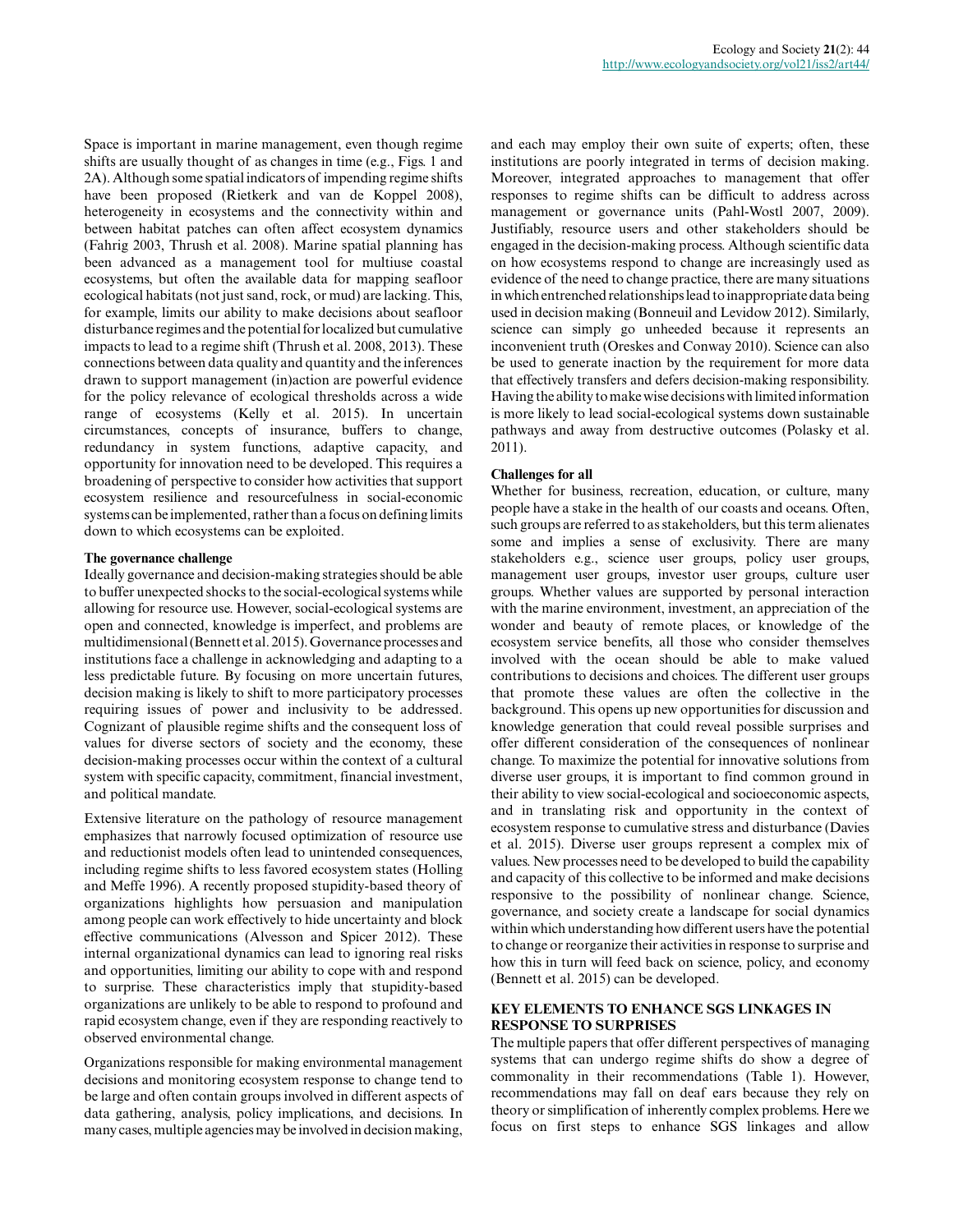management focused on regime shifts: Acknowledge that surprise can happen; gather data to understand dynamics and search for warning signs; pay attention to ecosystem responses; move toward integrative risk assessments of cumulative effects; build capacity and responsiveness to change; and integrate governance structures with science and society.

#### **Acknowledge that surprise can happen**

Acknowledging the potential for surprise starts us searching for new interactions in SGS. This helps to reveal the connections between marine ecosystems, their intrinsic value, ecosystem services, and investment-institutional frameworks (Lundquist et al. 2016). This will also open the door to rethinking what preparedness might mean in ecosystem and investmentinstitutional terms. Although we are urging that more attention is paid to keeping ecosystems functioning above thresholds, surprises can always happen. The idea that multiple factors interact to affect specific properties of a system and the need to maintain resilience have changed how optimization of resource use and efficiency in management actions are considered (Armitage et al. 2012*a*). Narrowly focused strategies that lead to self-reinforcing controls can constrain adaptive capacity (Scheffer and Westley 2007, Carpenter and Brock 2008). Lock-in to specific strategies may create path dependencies that limit options and future adaptation (Craig 2010). Moving to systems analysis based on complex adaptive systems rather than those of systems that exhibit steady and predictable changes is critical to dealing with surprises (Stirling 2010). Too much focus on optimizing resource use limits the role of functional heterogeneity in the system to buffer change, increasing the risk of regime shift (Carpenter et al. 2015).

# **Gather data and search for warning signs**

That surprising changes exist in nature is supported by empirical data, but such changes are usually only revealed with the benefit of hindsight. To address this problem, theoretical models have been interrogated to identify indicators that might forewarn of a regime shift (Dakos et al. 2012, van de Koppel et al. 2012, Kéfi et al. 2013). These approaches require good empirical time-series data, and different indicators appear to be more effective at indicating the shift in different circumstances (cf, Litzow et al. 2008, Hewitt and Thrush 2010, Lindegren et al. 2012). This implies a need to use a consortia of different early warning indicators, including how to prioritize actions when different indicators are tripped. A number of the recommendations identified in Table 1 assume that the distance a system may be from a state change can be assessed. This implies we have extensive system knowledge, but typically this information is not available. A big challenge is balancing crying wolf based on imperfect data against offering advice only when certain a transition has occurred. Either option risks losing the credibility of science and governance.

What science can provide presently is a list of the major characteristics of systems and activities that increase the potential for a regime shift to occur. Focusing integrated science and management in these areas could rapidly increase the available empirical evidence required to reduce uncertainty. Moreover, there is evidence that monitoring, when used to inform adaptive management actions, can reduce the risk of surprise (Kelly et al. 2015). Monitoring is an important element of wise management because increased uncertainty often leads to decisions driven by politics and crisis (Fig. 2A and 2B). Without doubt, not all systems exhibit threshold dynamics, but where monitoring data are insufficient to reveal rapid change, then the available data will often be taken to mean "no effect" rather than an inability to detect one. This may be problematic when slow transitions into alternative states occur and presents challenges in convincing people that the transition is real before the new state gains its resilience (Hughes et al. 2013).

# **Pay attention to ecosystem responses, particularly where feedback processes and indirect effects may be important**

Theory has highlighted the importance of feedbacks and crossscale interactions in affecting regime shifts (Scheffer et al. 2012). In the context of SGS, empirical evidence is more persuasive than theory, and the challenge of translating simple theoretical models into applications in real world ecosystems is significant (Thrush et al. 2009, Scheffer et al. 2012). Shifting thinking from simple cause and effect relationships and single responses to considering networks of interactions and cumulative effects is particularly important. Feedbacks can exist between stressors and ecosystem components that restrict the impacts of change, but when these feedbacks fail, rapid change can occur (Coco et al. 2006, Filbee-Dexter and Scheibling 2014). Rates of recovery from local disturbance can be linked across the landscape by connectivity to the regional species pool such that, as locations become increasing isolated because of changes in the frequency, spatial extent, or magnitude of disturbance, then recovery to previous community states will slow (Pascual and Guichard 2005, Thrush et al. 2008, 2013). Once these ecosystem interactions are broken, recovery is slowed by hysteresis. For example, seagrass beds can act as a sink for suspended sediments and, thus, maintain the water clarity necessary for seagrass photosynthesis. If the seagrass dies off, fine sediments are readily resuspended, reducing light and inhibiting regrowth or restoration (van der Heide et al. 2012). Principles are emerging that would allow feedbacks to be predicted and empirically tested to see how interaction networks may change their typology (Thrush et al. 2012, 2014). The strength of interactions within a network may change with a specific intervention emphasising the need to consider multiple actions or a series of actions to guide a system.

#### **Move toward integrative risk assessments of cumulative effects**

Risk analysis is well developed for some elements of marine resource management, but needs further advancement to cope with cumulative effects and thresholds (Ban et al. 2010). Even where the interactions that will lead a healthy ecosystem to undergo a regime shift are unknown, generally the more stressors affecting a system, the more likely a regime shift response. Where interactions between individual stressors or disturbance events combine to increase the risk of surprise, case-by-case assessments of each small event will not capture the risk profile of the system (Thrush and Dayton 2010, Kelly et al. 2014). It is also important to acknowledge that a single activity may result in multiple, interacting stressors and that legacy effects can influence ecosystem dynamics and shift the risk profile of specific stressors. For example, many coastal and estuarine ecosystems have a legacy of sediment impacts associated with changes in land use (Thrush et al. 2004). Increases in the mud content of coastal sediments changes the adaptive capacity of coastal habitats to cope with other stressors, e.g., nutrients from land or ocean acidification.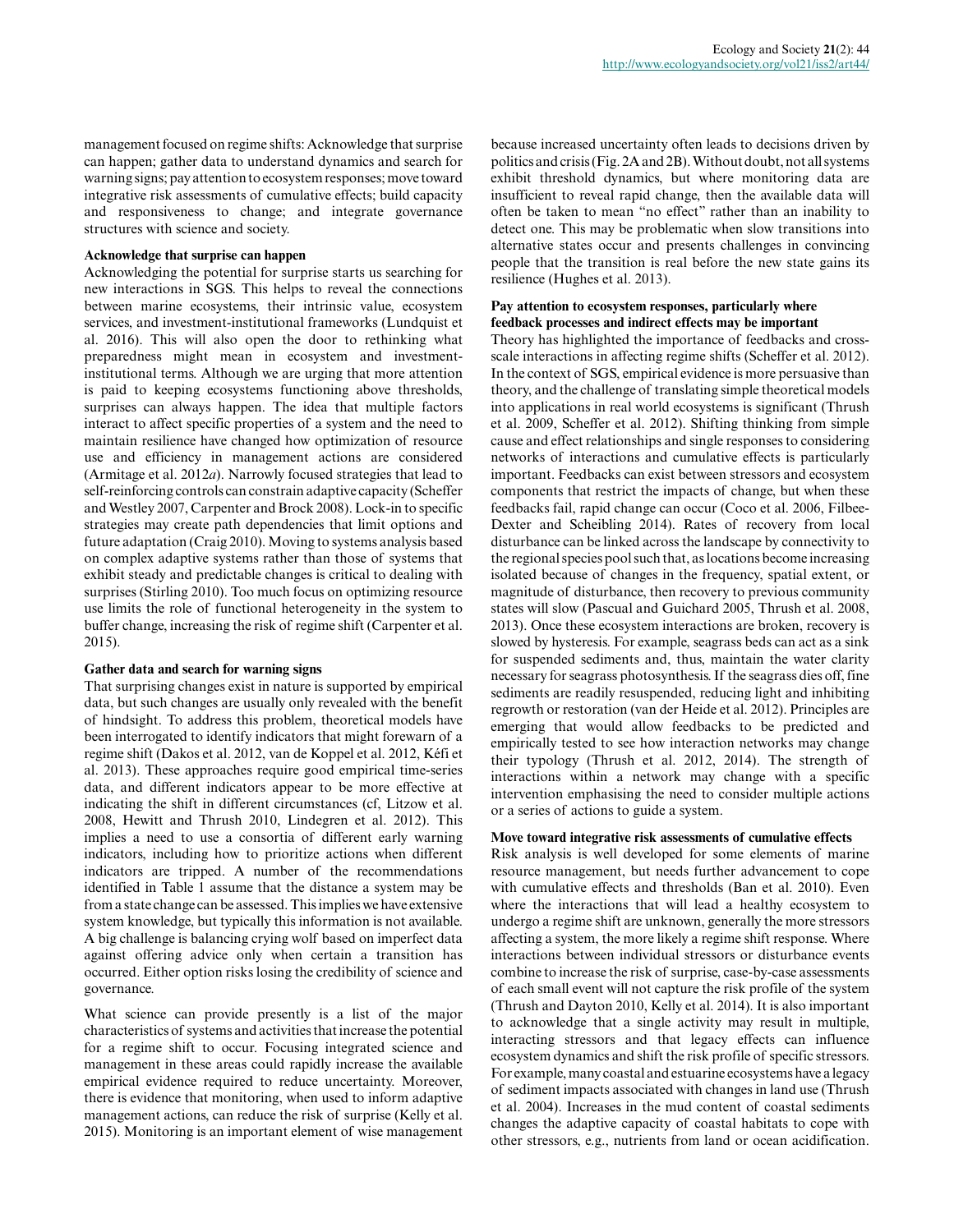Although these risks are difficult to quantify, targeting critical stressors and identifying changes in ecosystem interaction networks associated with stressors through gradient analysis (Thrush et al. 2012) or manipulative experiments (Thrush et al. 2014) lead to improved assessment of the risk of a threshold response. Risk assessments also need to incorporate community and landscape features, and nonadditive cumulative assessments (Travis et al. 2014).

#### **Building capacity and responsiveness to change**

Building capacity and responsiveness to change are critically reliant on building involvement in decision-making processes. In resource-dependent communities, it appears that individuals who do not engage in decision-making process are less likely to adapt to change (Cinner et al. 2015). To manage effectively, not only ecological knowledge, but also knowledge of feedbacks and bottlenecks in social-ecological systems, is needed. Opportunities for recovery may be maximized when timed with political or environmental conditions (Gelcich et al. 2010, Nyström et al. 2012). Legal systems that weight the finite nature of resources and response to disturbance over the perils of precedent are also likely to be necessary. Marine resource managers face mounting pressure to reconcile ecological understanding of regime shifts and social forces that demand new outcomes at different scales and for different constituencies. Until this tension is resolved, progress in environment and governance will be constrained. It is critical that focus is shifted from a few easy to manage (or study) issues, while ignoring the big problems in the hope they will just go away (Polasky et al. 2011). Responsiveness and resourcefulness in the response to surprise can lead to innovation navigating us toward desirable futures and away from the undesirable, e.g., gross inequality or carbon economies.

There are limits in our ability to succeed in maintaining adaptive capacity; consequently, regime shifts and resilience thinking are tightly linked. From an ecological perspective, maintaining the adaptive capacity of valued systems is likely to involve enhancement of biodiversity, redundancy in function, and maintenance of spatial heterogeneity at multiple scales. More specifically, this includes identifying key processes, interaction networks, and the interactions that occur across scales of space, time, or organization; therefore, a sound knowledge of natural history and ecological interactions is required. From a management point of view, encouraging a diversity of activities can also provide redundancy and enhance socioeconomic resilience. However, there is potential conflict where multiple activities impacting on the ecological system in different ways lead to an increased likelihood of cumulative effects and the crossing of an ecological threshold.

#### **Integrate governance structures with ecology and society**

EBM is promoted in many scientific, political, and policy fora around the world, but working models of comprehensive implementation have yet to emerge (Knol 2010, Tallis et al. 2010, Levin and Möllmann 2015). With clear operational goals focused on long-term ecological sustainability, EBM is closely linked to resilience, the nature of change, and surprise (Levin and Lubchenco 2008, Samhouri et al. 2010). EBM recognizes humans as part of the ecosystem and has a commitment to adaptability, accountability, and inclusive decision making (Mcleod and Leslie 2009). Executed by policies, protocols, and practices, and made adaptable by monitoring of and research into the interactions

between social and ecological systems, EBM is expected to improve confidence in decision making by balancing the needs and values of society in an inclusive fashion. Integrative SGS offer a way forward in the comprehensive implementation of EBM.

Developing different planning frameworks that employ plausible future scenarios using diverse teams with different experience and expertise is likely to offer different pathways to the future and identify different connections and potential surprises because of these teams' different perspectives on multidimensional problems (Le Heron et al. 2016). Getting the balance right is an iterative problem involving feedbacks between society, decision makers, and scientific knowledge. Therefore, new ways of behaving need to be developed that allow different views and beliefs to be considered in a partnership that enables colearning and fosters a commitment to adaptability and accountability. Recognizing that choices are situated in a place, a time, and a social setting where responses can be contingent and the details can matter, new ways of learning from the feedbacks between management actions and economic and ecosystem responses are also needed to foster the emergence of new governance structures. Detailed knowledge and social engagement may work for small systems, and there is some evidence that thresholds-based management is best suited to this scale (Kelly et al. 2015). However, to grapple with the vast extent of the oceans in the face of limited knowledge and funding for management is a significant challenge. Nevertheless, even small Pacific Island states are demonstrating management of extensive marine areas by creations of marine protected areas that foster recognition of use and improve spatial planning.

#### **CONCLUSIONS**

Hindsight has revealed that surprising and rapid changes in marine ecosystems have occurred, often undermining our many uses of natural ecosystems. These changes can have profound social and economic impacts. Most regime shifts arise from a set of drivers that require management at, and across, different scales (Rocha et al. 2015). However, management scales are often set by economics and politics. Broad-scale management activities are often at odds with cultural/community interests, which generally occur at a more local scale; and regime shifts affecting biodiversity, ecosystem services, and culture will likely occur first at local scales. Thus, the decision about management scale may need to be driven by social objectives and scientific realities rather than economic and political desires, suggesting the need for a strong SGS system framework. The SGS we imagine is strongly supportive of social openness and engagement, the absence of which fosters business as usual and path dependence in attitudes and approaches (Scheffer and Westley 2007). Marine governance arrangements that expect surprise are predisposed to build capacity to both buffer against potential regime shifts and increase the capacity to cope with change (Armitage et al. 2012*a*, 2012*b*, Serrao-Neumann et al. 2016). Connecting society, governance, and science to incorporate different forms of knowledge about system dynamics and change should foster more inclusive decision-making processes and deeper understanding of complexity. The colearning among stakeholders can help to build constructive solutions and build capacity respond to change.

*Responses to this article can be read online at:* [http://www.ecologyandsociety.org/issues/responses.](http://www.ecologyandsociety.org/issues/responses.php/8574) [php/8574](http://www.ecologyandsociety.org/issues/responses.php/8574)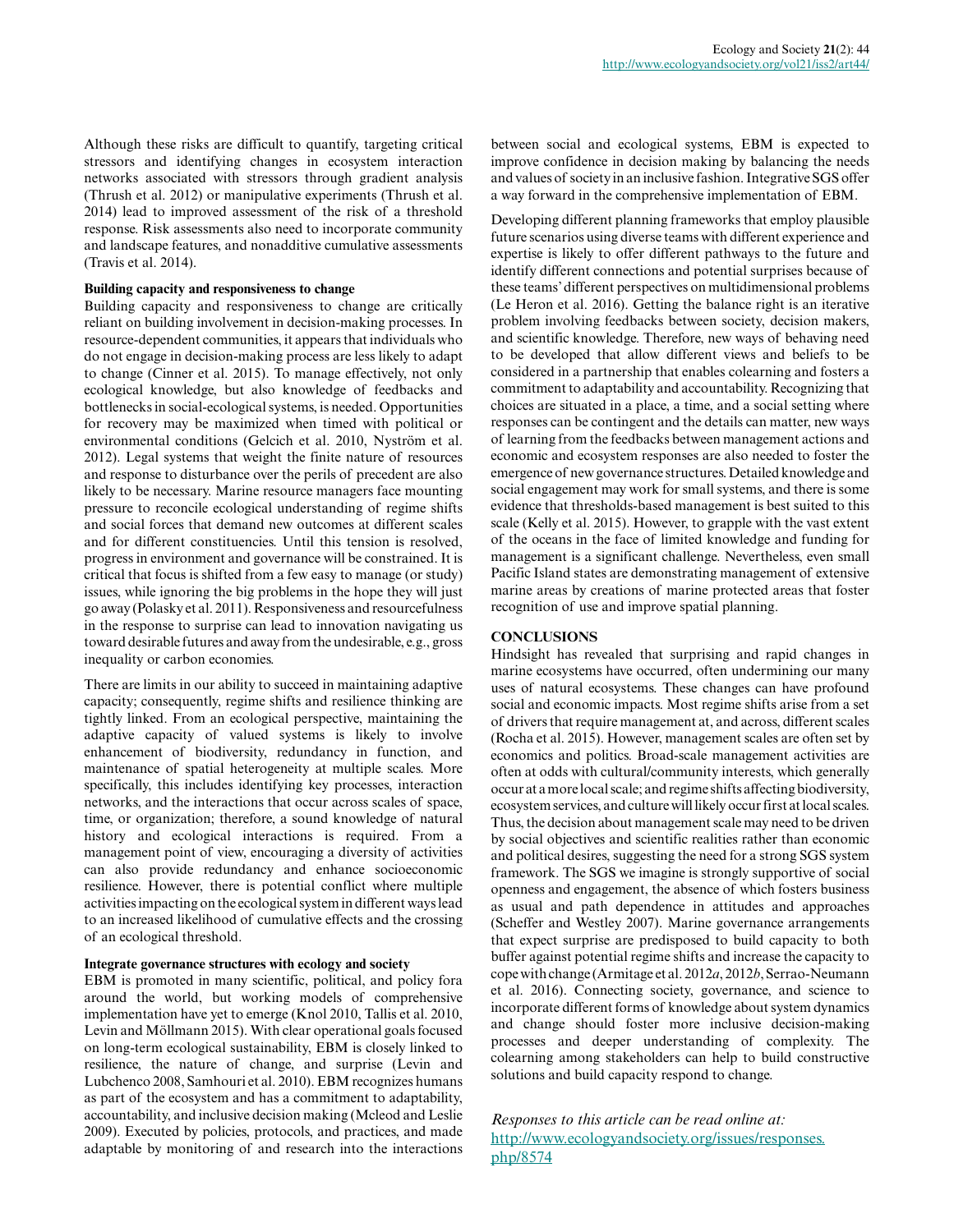## **Acknowledgments:**

*We thank two anonymous reviewers and the managing editor for their insightful comments. This research was supported by MBIE (New Zealand), the Marine Futures Project (c07x7227), and Sustainable Seas NSC 4.2.1; 2.2.1; 1.1.1; 1.2.2.*

# **LITERATURE CITED**

Alvesson, M., and A. Spicer. 2012. A stupidity-based theory of organizations. *Journal of Management Studies* 49(7):1194-1220. [http://dx.doi.org/10.1111/j.1467-6486.2012.01072.x](http://dx.doi.org/10.1111%2Fj.1467-6486.2012.01072.x) 

Andersen, T., J. Carstensen, E. Hernández-Garcia, and C. M. Duarte. 2008. Ecological thresholds and regime shifts: Approaches and identification. *Trends in Ecology & Evolution* 24:49-57. [http://dx.doi.org/10.1016/j.tree.2008.07.014](http://dx.doi.org/10.1016%2Fj.tree.2008.07.014) 

Armitage, D., C. Béné, A. T. Charles, D. Johnson, and E. H. Allison. 2012*a*. The interplay of well-being and resilience in applying a social-ecological perspective. *Ecology and Society* 17 (4):15[.http://dx.doi.org/10.5751/ES-04940-170415](http://dx.doi.org/10.5751/ES-04940-170415)

Armitage, D., R. de Loë, and R. Plummer. 2012*b*. Environmental governance and its implications for conservation practice. *Conservation Letters* 5:245-255. [http://dx.doi.org/10.1111/](http://dx.doi.org/10.1111%2Fj.1755-263X.2012.00238.x) [j.1755-263X.2012.00238.x](http://dx.doi.org/10.1111%2Fj.1755-263X.2012.00238.x) 

Ban, N. C., H. M. Alidina, and J. A. Ardon. 2010. Cumulative impact mapping: advances, relevance and limitations to marine management and conservation, using Canada's Pacific waters as a case study. *Marine Policy* 34:876-886. [http://dx.doi.org/10.1016/](http://dx.doi.org/10.1016%2Fj.marpol.2010.01.010) [j.marpol.2010.01.010](http://dx.doi.org/10.1016%2Fj.marpol.2010.01.010)

Bennett, N. J., J. Blythe, S. Tyler, and N. C. Ban. 2015. Communities and change in the anthropocene: Understanding social-ecological vulnerability and planning adaptations to multiple interacting exposures. *Regional Environmental Change* 16(4):907-926. [http://dx.doi.org/10.1007/s10113-015-0839-5](http://dx.doi.org/10.1007%2Fs10113-015-0839-5) 

Biggs, R., M. Schlüter, D. Biggs, E. L. Bohensky, S. BurnSilver, G. Cundill, V. Dakos, T. M. Daw, L. S. Evans, K. Kotschy, A. M. Leitch, C. Meek, A. Quinlan, C. Raudsepp-Hearne, M. D. Robards, M. L. Schoon, L. Schultz, and P. C. West. 2012. Toward principles for enhancing the resilience of ecosystem services. *Annual Review of Environment and Resources* 37:421-448. [http://](http://dx.doi.org/10.1146%2Fannurev-environ-051211-123836) [dx.doi.org/10.1146/annurev-environ-051211-123836](http://dx.doi.org/10.1146%2Fannurev-environ-051211-123836)

Bonneuil, C., and L. Levidow. 2012. How does the World Trade Organization know? The mobilization and staging of scientific expertise in the GMO trade dispute. *Social Studies of Science* 42:75-100. [http://dx.doi.org/10.1177/0306312711430151](http://dx.doi.org/10.1177%2F0306312711430151) 

Carpenter, S. R., and W. A. Brock. 2008. Adaptive capacity and traps. *Ecology and Society* 13(2):40. [online] URL: [http://www.](http://www.ecologyandsociety.org/vol13/iss2/art40/) [ecologyandsociety.org/vol13/iss2/art40/](http://www.ecologyandsociety.org/vol13/iss2/art40/)

Carpenter, S. R., W. A. Brock, C. Folke, E. H. van Nes, and M. Scheffer. 2015. Allowing variance may enlarge the safe operating space for exploited ecosystems. *Proceedings of the National Academy of Sciences of the United States of America* 112 (46):14384-14389. [http://dx.doi.org/10.1073/pnas.1511804112](http://dx.doi.org/10.1073%2Fpnas.1511804112)

Cinner, J. E., C. Huchery, C. C. Hicks, T. M. Daw, N. Marshall, A. Wamukota, and E. H. Allison. 2015. Changes in adaptive capacity of Kenyan fishing communities. *Nature Climate Change* 5(9):872-876. [http://dx.doi.org/10.1038/nclimate2690](http://dx.doi.org/10.1038%2Fnclimate2690) 

Clarke, H. R., and W. J. Reed. 1994. Consumption/pollution tradeoffs in an environment vulnerable to pollution-related catastrophic collapse. *Journal of Economic Dynamics and Control* 18(5):991-1010. [http://dx.doi.org/10.1016/0165-1889\(94\)90042-6](http://dx.doi.org/10.1016%2F0165-1889%2894%2990042-6) 

Coco, G., S. F. Thrush, M. O. Green, and J. E. Hewitt. 2006. Feedbacks between bivalve density, flow, and suspended sediment concentration on patch stable states. *Ecology* 87:2862-2870. [http://](http://dx.doi.org/10.1890%2F0012-9658%282006%2987%5B2862%3AFBBDFA%5D2.0.CO%3B2) [dx.doi.org/10.1890/0012-9658\(2006\)87\[2862:FBBDFA\]2.0.CO;2](http://dx.doi.org/10.1890%2F0012-9658%282006%2987%5B2862%3AFBBDFA%5D2.0.CO%3B2) 

Conely, D. J., J. Carstensen, G. Ærtebjerg, P. B. Christensen, T. Dalsgaard, J. L. S. Hansen, and A. B. Josefson. 2007. Long-term changes and impacts of hypoxia in Danish coastal waters. *Ecological Applications* 17:S165-S184. [http://dx.doi.org/10.1890/05-0766.1](http://dx.doi.org/10.1890%2F05-0766.1)

Conversi, A., V. Dakos, A. Gårdmark, S. Ling, C. Folke, P. J. Mumby, C. Greene, M. Edwards, T. Blenckner, M. Casini, A. Pershing, and C. Möllmann. 2015. A holistic view of marine regime shifts. *Philosophical Transactions of the Royal Society B: Biological Sciences* 370(1659):1-8. [http://dx.doi.org/10.1098/](http://dx.doi.org/10.1098%2Frstb.2013.0279) [rstb.2013.0279](http://dx.doi.org/10.1098%2Frstb.2013.0279)

Costello, C., and S. Polasky. 2008. Optimal harvesting of stochastic spatial resources. *Journal of Environmental Economics and Management* 56(1):1-18. [http://dx.doi.org/10.1016/j.jeem.2008.03.001](http://dx.doi.org/10.1016%2Fj.jeem.2008.03.001)

Craig, R. K. 2010. "Stationarity is dead!long live transformation: five principles for climate change adaptation law. *Harvard Environmental Law Review* 34(1):9-73.

Crépin, A.-S., R. Biggs, S. Polasky, M. Troell, and A. de Zeeuw. 2012. Regime shifts and management. *Ecological Economics* 84:15-22. [http://dx.doi.org/10.1016/j.ecolecon.2012.09.003](http://dx.doi.org/10.1016%2Fj.ecolecon.2012.09.003)

Dakos, V., S. R. Carpenter, W. A. Brock, A. M. Ellison, V. Guttal, A. R. Ives, S. Kéfi, V. Livina, D. A. Seekell, E. H. van Nes, and M. Scheffer. 2012. Methods for detecting early warnings of critical transitions in time series illustrated using simulated ecological data. *PLoS ONE* 7(7):e41010. [http://dx.doi.org/10.1371%](http://dx.doi.org/10.1371%252Fjournal.pone.0041010) [2Fjournal.pone.0041010](http://dx.doi.org/10.1371%252Fjournal.pone.0041010) 

Davies, K. K., K. T. Fisher, M. E. Dickson, S. F. Thrush, and R. Le Heron. 2015. Improving ecosystem service frameworks to address wicked problems. *Ecology and Society* 20(2):37. [http://dx.](http://dx.doi.org/10.5751%2FES-07581-200237) [doi.org/10.5751/ES-07581-200237](http://dx.doi.org/10.5751%2FES-07581-200237)

de Young, B., M. Barange, G. Beaugrand, R. Harris, R. I. Perry, M. Scheffer, and F. Werner. 2008. Regime shifts in marine ecosystems: detection, prediction and managment. *Trends in Ecology & Evolution* 23:403-409.

Duarte, C. M., D. J. Conley, J. Carstensen, and M. Sánchez-Comacho. 2009. Return to to *Neverland*: shifting baselines affect eutrophication restoration targets. *Estuaries and Coasts* 32:29-36. [http://dx.doi.org/10.1007/s12237-008-9111-2](http://dx.doi.org/10.1007%2Fs12237-008-9111-2)

Fahrig, L. 2003. Effects of habitat fragmentation on biodiversity. *Annual Review of Ecology, Evolution, and Systematics* 34:487-515. [http://dx.doi.org/10.1146/annurev.ecolsys.34.011802.132419](http://dx.doi.org/10.1146%2Fannurev.ecolsys.34.011802.132419)

Filbee-Dexter, K., and R. E. Scheibling. 2014. Sea urchin barrens as alternative stable states of collapsed kelp ecosystems. *Marine Ecology Progress Series* 495:1-25. [http://dx.doi.org/10.3354/](http://dx.doi.org/10.3354%2Fmeps10573) [meps10573](http://dx.doi.org/10.3354%2Fmeps10573)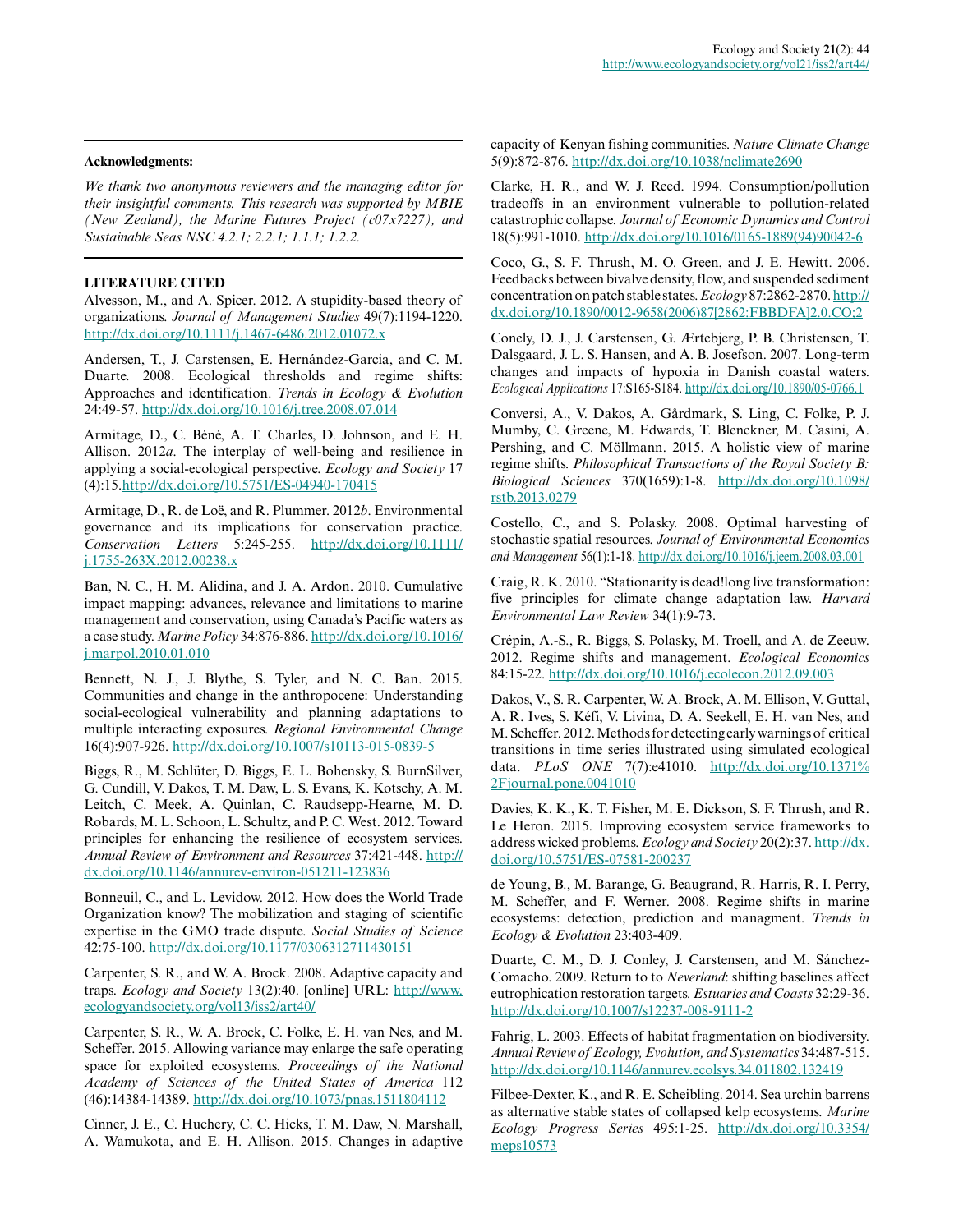Gelcich, S., T. P. Hughes, P. Olsson, C. Folke, O. Defeo, M. Fernández, S. Foale, L. H. Gunderson, C. Rodríguez-Sickert, M. Scheffer, R. S. Steneck, and J. C. Castilla. 2010. Navigating transformations in governance of Chilean marine coastal resources. *Proceedings of the National Academy of Sciences of the United States of America* 107(39):16794-16799. [http://dx.doi.](http://dx.doi.org/10.1073%2Fpnas.1012021107) [org/10.1073/pnas.1012021107](http://dx.doi.org/10.1073%2Fpnas.1012021107) 

Hewitt, J. E., and S. F. Thrush. 2010. Empirical evidence of an approaching alternate state produced by intrinsic community dynamics, climatic variability and management actions. *Marine Ecology Progress Series* 413:267-276. [http://dx.doi.org/10.3354/](http://dx.doi.org/10.3354%2Fmeps08626) [meps08626](http://dx.doi.org/10.3354%2Fmeps08626)

Holling, C. S., and G. K. Meffe. 1996. Command and control and the pathology of natural resource management. *Conservation Biology* 10(2):328-337. [http://dx.doi.org/10.1046/](http://dx.doi.org/10.1046%2Fj.1523-1739.1996.10020328.x) [j.1523-1739.1996.10020328.x](http://dx.doi.org/10.1046%2Fj.1523-1739.1996.10020328.x) 

Hughes, T. P., C. Linares, V. Dakos, I. A. van de Leemput, and E. H. van Nes. 2013. Living dangerously on borrowed time during slow, unrecognized regime shifts. *Trends in Ecology & Evolution* 28(3):149-155. [http://dx.doi.org/10.1016/j.tree.2012.08.022](http://dx.doi.org/10.1016%2Fj.tree.2012.08.022)

Kéfi, S., V. Dakos, M. Scheffer, E. H. Van Nes, and M. Rietkerk. 2013. Early warning signals also precede non-catastrophic transitions. *Oikos* 122(5):641-648. [http://dx.doi.org/10.1111/](http://dx.doi.org/10.1111%2Fj.1600-0706.2012.20838.x) [j.1600-0706.2012.20838.x](http://dx.doi.org/10.1111%2Fj.1600-0706.2012.20838.x)

Kelly, R. P., A. L. Erickson, and L. A. Mease. 2014. How not to fall off a cliff, or, using tipping points to improve environmental management. *Ecology Law Quarterly* 41(4):843-886.

Kelly, R. P., A. L. Erickson, L. A. Mease, W. Battista, J. N. Kittinger, and R. Fujita. 2015. Embracing thresholds for better environmental management. *Philosophical Transactions of the Royal Society B: Biological Sciences* 370(1659):1-10. [http://dx.](http://dx.doi.org/10.1098%2Frstb.2013.0276) [doi.org/10.1098/rstb.2013.0276](http://dx.doi.org/10.1098%2Frstb.2013.0276)

Knol, M. 2010. Scientific advice in integrated ocean management: the process towards the Barents Sea plan. *Marine Policy* 34:252-260. [http://dx.doi.org/10.1016/j.marpol.2009.07.009](http://dx.doi.org/10.1016%2Fj.marpol.2009.07.009) 

Le Heron, R., N. Lewis, K. Fisher, S. Thrush, C. Lundquist, J. Hewitt, and J. Ellis. 2016. Non-sectarian scenario experiments in socio-ecological knowledge building for multi-use marine environments: insights from New Zealand's Marine Futures project. *Marine Policy* 67:10-21. [http://dx.doi.org/10.1016/j.](http://dx.doi.org/10.1016%2Fj.marpol.2016.01.022) [marpol.2016.01.022](http://dx.doi.org/10.1016%2Fj.marpol.2016.01.022) 

Levin, P. S., and C. Möllmann. 2015. Marine ecosystem regime shifts: challenges and opportunities for ecosystem-based management. *Philosophical Transactions of the Royal Society B: Biological Sciences* 370(1659):1-8. [http://dx.doi.org/10.1098/](http://dx.doi.org/10.1098%2Frstb.2013.0275) [rstb.2013.0275](http://dx.doi.org/10.1098%2Frstb.2013.0275)

Levin, S., and J. Lubchenco. 2008. Resilience, robustness, and marine ecosystem-based management. *BioScience* 58:27-32. [http://dx.doi.org/10.1641/B580107](http://dx.doi.org/10.1641%2FB580107)

Lindegren, M., V. Dakos, J. P. Gröger, A. Gårdmark, G. Kornilovs, S. A. Otto, and C. Möllmann. 2012. Early detection of ecosystem regime shifts: a multiple method evaluation for management application. *PLoS ONE* 7(7):e38410. [http://dx.doi.org/10.1371%](http://dx.doi.org/10.1371%252Fjournal.pone.0038410) [2Fjournal.pone.0038410](http://dx.doi.org/10.1371%252Fjournal.pone.0038410) 

Litzow, M. A., J. D. Urban, and B. J. Laurel. 2008. Increased spatial variance accompanies reorganization of two continental shelf ecosystems. *Ecological Applications* 18(6):1331-1337. [http://](http://dx.doi.org/10.1890%2F07-0998.1) [dx.doi.org/10.1890/07-0998.1](http://dx.doi.org/10.1890%2F07-0998.1) 

Lundquist, C. J., K. T. Fisher, R. Le Heron, N. I. Lewis, J. I. Ellis, J. E. Hewitt, A. J. Greenaway, K. J. Cartner, T. C. Burgess-Jones, D. R. Schiel, and S. F. Thrush. 2016. Science and societal partnerships to address cumulative impacts. *Frontiers in Marine Science* 3(2). [http://dx.doi.org/10.3389/fmars.2016.00002](http://dx.doi.org/10.3389%2Ffmars.2016.00002)

McLeod, K. and H. Leslie, editors. 2009. *Ecosystem-based management for the oceans.* Island Press, Washington, D.C.

Nkuiya, B. 2015. Transboundary pollution game with potential shift in damages. *Journal of Environmental Economics and Management* 72:1-14. [http://dx.doi.org/10.1016/j.jeem.2015.04.001](http://dx.doi.org/10.1016%2Fj.jeem.2015.04.001) 

Nkuiya, B., W. Marrouch, and E. Bahel. 2015. International environmental agreements under endogenous uncertainty. *Journal of Public Economic Theory* 17(5):752-772. [http://dx.doi.](http://dx.doi.org/10.1111%2Fjpet.12108) [org/10.1111/jpet.12108](http://dx.doi.org/10.1111%2Fjpet.12108)

Nyström, M., A. V. Norström, T. Blenckner, M. de la Torre-Castro, J. S. Eklöf, C. Folke, H. Österblom, R. Steneck, M. Thyresson, and M. Troell. 2012. Confronting feedbacks of degraded marine ecosystems. *Ecosystems* 15(5):695-710. [http://](http://dx.doi.org/10.1007%2Fs10021-012-9530-6) [dx.doi.org/10.1007/s10021-012-9530-6](http://dx.doi.org/10.1007%2Fs10021-012-9530-6) 

Oreskes, N. and E. M. Conway. 2010. *Merchants of doubt: how a handful of scientisits obscured the truth on issues from tobacco smoke to global warming.* Bloomsbury, New York, New York, USA.

Pahl-Wostl, C. 2007. The implications of complexity for integrated resources management. *Environmental Modelling & Software* 22:561-569. [http://dx.doi.org/10.1016/j.envsoft.2005.12.024](http://dx.doi.org/10.1016%2Fj.envsoft.2005.12.024) 

Pahl-Wostl, C. 2009. A conceptual framework for analysing adaptive capacity and multi-level learning processes in resource governance regimes. *Global Environmental Change* 19:354-365. [http://dx.doi.org/10.1016/j.gloenvcha.2009.06.001](http://dx.doi.org/10.1016%2Fj.gloenvcha.2009.06.001)

Pascual, M., and F. Guichard. 2005. Criticality and disturbance in spatial ecological systems. *Trends in Ecology & Evolution* 20:88-95. [http://dx.doi.org/10.1016/j.tree.2004.11.012](http://dx.doi.org/10.1016%2Fj.tree.2004.11.012) 

Polasky, S., S. R. Carpenter, C. Folke, and B. Keeler. 2011. Decision-making under great uncertainty: environmental management in an era of global change. *Trends in Ecology & Evolution* 26:398-404. [http://dx.doi.org/10.1016/j.tree.2011.04.007](http://dx.doi.org/10.1016%2Fj.tree.2011.04.007) 

Rietkerk, M., and J. van de Koppel. 2008. Regular pattern formation in real ecosystems. *Trends in Ecology & Evolution* 23:169-175. [http://dx.doi.org/10.1016/j.tree.2007.10.013](http://dx.doi.org/10.1016%2Fj.tree.2007.10.013) 

Rocha, J., J. Yletyinen, R. Biggs, T. Blenckner, and G. Peterson. 2015. Marine regime shifts: drivers and impacts on ecosystems services. *Philosophical Transactions of the Royal Society B: Biological Sciences* 370:1-12. <http://dx.doi.org/10.1098/rstb.2013.0273>

Samhouri, J. F., P. S. Levin, and C. H. Ainsworth. 2010. Identifying thresholds for ecosystem-based management. *PLoS ONE* 5(1):e8907. [http://dx.doi.org/10.1371/journal.pone.0008907](http://dx.doi.org/10.1371%2Fjournal.pone.0008907) 

Scheffer, M., S. Carpenter, J. A. Foley, C. Folke, and B. Walker. 2001. Catastrophic shifts in ecosystems. *Nature* 413:591-596. [http://dx.doi.org/10.1038/35098000](http://dx.doi.org/10.1038%2F35098000)